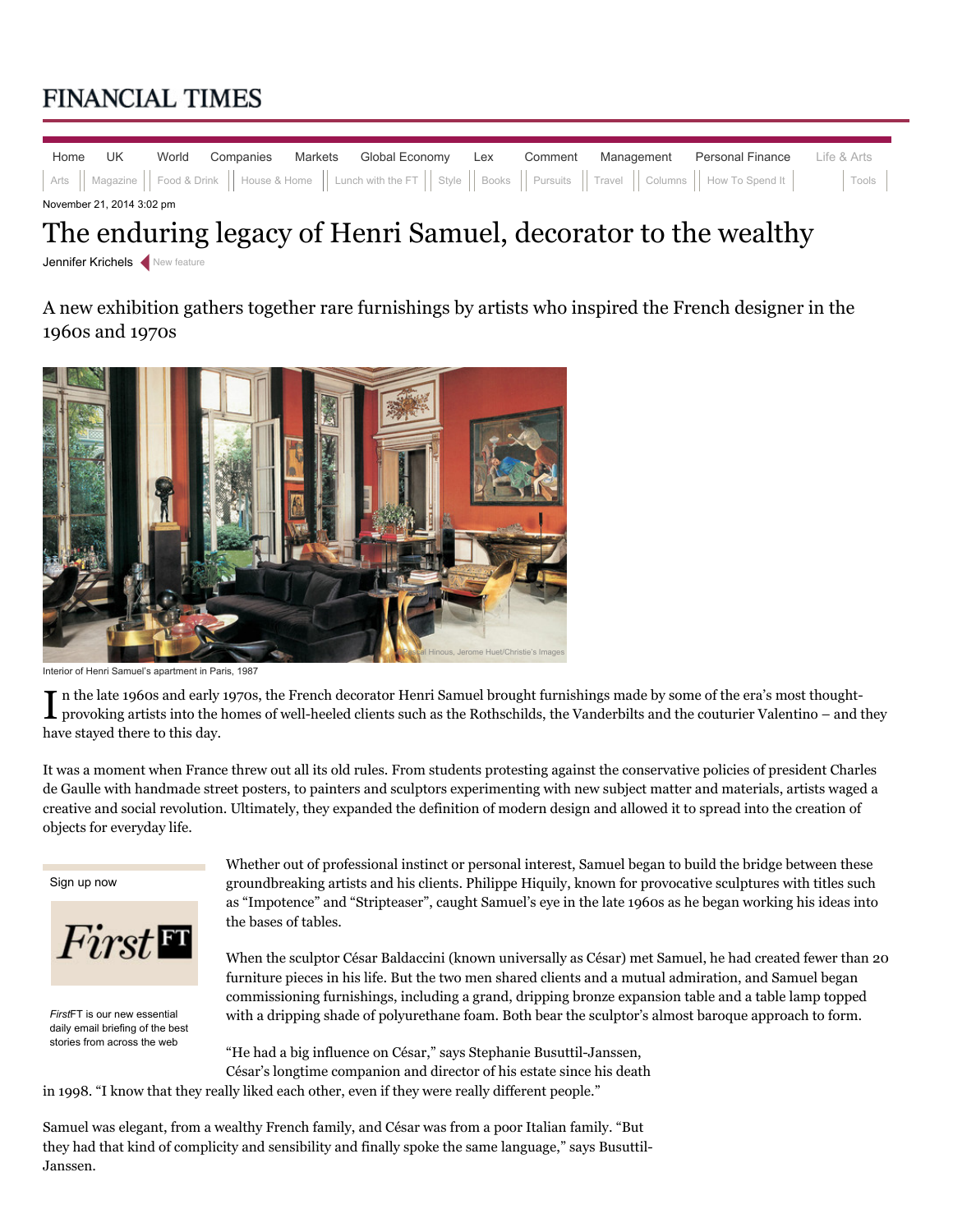In addition to pieces by Hiquily and César, Samuel began commissioning work from Diego Giacometti, Guy de Rougemont and François Arnal – founder of pioneering artists' collective Atelier A, which inspired its members to unite different mediums and artistic theories with functional design, and gave rise to Italian design movements, including Alchimia and Superstudio.

Samuel had acquired his instinct for style early on in life, eschewing a career in finance to begin work in decoration with the Paris-based firm Jansen in 1925. Just a year after establishing his own firm in 1956, he was hired to restore the Empire rooms at Versailles, and from that point he had his pick of distinguished clients around the world.

It was with that captive audience and somewhat late in his career that he began to create interiors with striking juxtapositions of old and new pieces. The results were wildly popular – along with the decade's unrestrained social atmosphere, the bourgeois practice of matching furnishings gave way to a diverse sense of style that became known as the "Samuel mix".

In Samuel's own Louis XVI townhouse on Paris's Rue du Faubourg Saint-Honoré, a 19th-century French Empire table and neoclassical chairs mingled with a 1965 Giacometti table and brass-and-Plexiglas armchairs by Hiquily.

> This winter, an exhibition at New York's Demisch Danant gallery is casting new light on Samuel's legacy with a collection of pieces close to those in his own apartment.

"Henri Samuel captured an environment that still resonates today," says Suzanne Demisch, the gallery's co-owner. "He

represents a new age, a time of decorators who were successfully mixing historic material with contemporary art and objects in a very glamorous way."

On view until January 31, the exhibition brings together rare furnishings by artists who inspired Samuel, most of which have not been exhibited publicly. Highlights include César's expansion table and lamp, as well as a set of golden bronze ashtrays and other small objects. A rare Plexiglas and brass guéridon by Arnal – and commissioned by Samuel in 1969 – complements a version of a smoked Plexiglas console, similar to one made for the decorator's apartment in Paris.

A low Hiquily table in steel was part of a group of metal furnishings Samuel used both in his clients' interiors and his own home. Once the centrepiece of Samuel's living room, a version of de Rougemont's litfrom-within Table Nuage was fabricated in 2012 based on the artist's original drawing.

Although pieces are curated to represent those in Samuel's own home, the show's contemporary setting – a white-walled gallery in the trendy Chelsea district – gives it a striking modern context.

It is an indication that the decorator's philosophy of relaxed glamour is alive and well, as are the legacies of the artists that he commissioned. "Henri Samuel influences designers today in their own philosophy about collecting and putting together an interior," says Demisch. "Many say they are directly influenced by his style."

The interior designer Kelly Wearstler, who has been photographed sitting in her own Hiquily chair, is wellknown for incorporating designs from Samuel's world into her interiors and furnishings. Rock star-cumdesigner Lenny Kravitz used two Hiquily aluminium tables and a chair in his private Paris residence; another table by the artist sold at auction for \$312,000, which was almost twice its estimated price.

"Henri Samuel was not only a perfectionist, but he was also open to artists' visions," says the French designer Jacques Grange, who worked with Samuel early in his career, and is widely known for skilfully combining old and new pieces in his interiors. "I learnt, by working with him, the art of jumping with a great freedom from classicism to modernity."

> While the end of Samuel's career may have represented the close of *une époque*, it was just the start of a new era for art in interiors.



'Pair of candelabras', by César Philippe







'Table nuage', by Guy de Rougemont, 1971



'Symétrique rocking chair', by Jean-Michel Sanejouand, 1971



'Pair of expansion ashtrays', by César